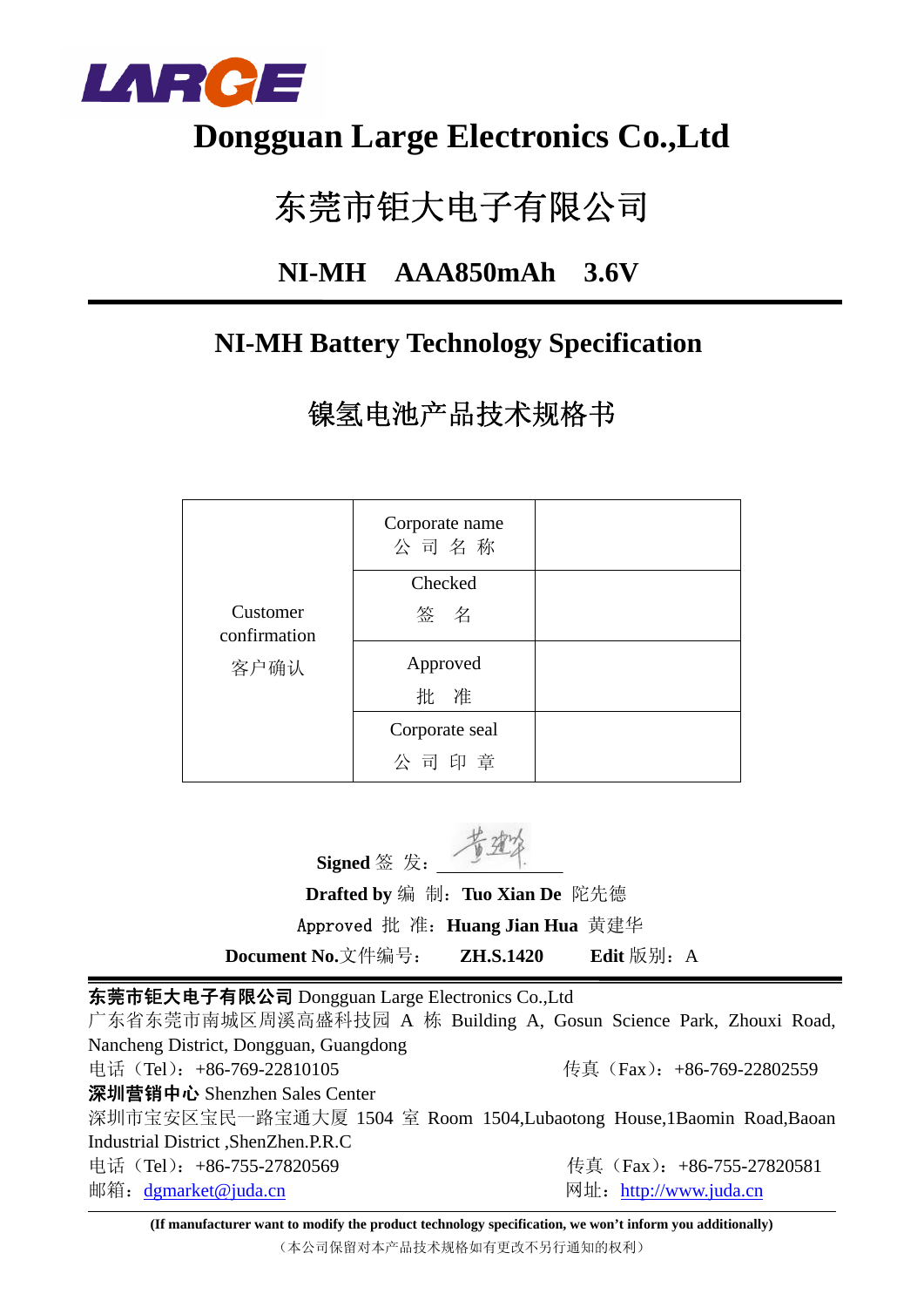| LARCE        |                            | 东莞市钜大电子有限公司 Dongguan Large Electronics Co., Ltd |  |            |      |   |                    |
|--------------|----------------------------|-------------------------------------------------|--|------------|------|---|--------------------|
| <b>LARGE</b> |                            | <b>Technical</b><br>AAA850 3.6V                 |  | Edition    | 版    | 本 |                    |
|              | <b>BATTERY</b> Document 名称 | <b>Specification</b>                            |  | Valid Date | 生效日期 |   | $2011 - 10 - 11$   |
| 钜大电池         |                            | □ AAA850 3.6V产品技术规格 Drafted                     |  | hv         | 编    | 制 | Tuo Xian De 陀先德    |
|              | Number 编号                  | ZH.S.1420                                       |  | Approved   | 批    | 准 | Huang Jian Hua 黄建华 |

#### 1. 范围 SCOPE

此种规格适用于LARGE各种镍氢圆柱形电池和电池组。

This specification governs the performance of the following LARGE Nickel-Metal Hydride Cylindrical Cell and its stack-up batteries.

型号: NI-MH AAA850mAh 3.6V

LARGE Model: NI-MH AAA850mAh 3.6V

规格书显示了电池的标称电压。电池组的标称电压等于单体电池的电压乘以单体电池的数 目。

The data involving nominal voltage and the approximate weight of stake-up batteries shall be equal to the value of the unit cell multiplied by the number of unit cells in the battery.

单体电池的标称电压= 1.2V

Nominal voltage of unit cell =  $1.2V$ 

#### 2.规格 RATINGS

| 类型                  | 单位              | 说明             | 环境                                        |
|---------------------|-----------------|----------------|-------------------------------------------|
| Description         | Unit            | Specification  | Conditions                                |
| 标称电压                | V               | 3.6            |                                           |
| Nominal Voltage     |                 |                |                                           |
| 标称容量                | mAh             | 850            | 标准充电/放电                                   |
| Nominal Capacity    |                 |                | Standard Charge/discharge                 |
| 最小容量                | mAh             | 765            | 标准充电/放电                                   |
| Minimum Capacity    |                 |                | Standard Charge/discharge                 |
| 标准充电                | mA              | 85 (0.1C)      | $Ta=0 \sim 45^{\circ}$ C                  |
| Standard Charge     | hour            | $14 - 16$      |                                           |
|                     | mA              | 170(0, 2C)     | $-\Delta$ V=5mV/单体电池 $-\Delta$ V=5mV/ce11 |
| 快速充电                |                 |                | 终止时间=110%充入容量(仅供参考)                       |
| Fast Charge         |                 |                | Timercutoff=110%input capacity            |
|                     | hour            | 7. Sapprox     | 断电温度=55℃ Temp.cutoff=55℃                  |
|                     |                 |                | Ta= $10 \sim 45$ °C                       |
| 涓流充电                | mA              | 42.5(0.05C)    | Ta= $0 \sim 45$ °C                        |
| Trickle Charge      |                 | 85 (0.1C)      |                                           |
| 终止电压                |                 |                |                                           |
| Discharge Cut-off   | V               | 3.0            |                                           |
| Voltage             |                 |                |                                           |
| 最大放电电流              |                 |                |                                           |
| Maximum Discharging | mA              | 425(0.5C)      | Ta= $20\sim70^{\circ}$ C                  |
| Current             |                 |                |                                           |
| 贮存温度                | $\rm ^{\circ}C$ | $-20\sim35$ °C |                                           |
| Storage Temperature |                 |                |                                           |

第 *2* 页 共 *6* 页电池应用专业服务商 *Professional Application Service Provider of Battery*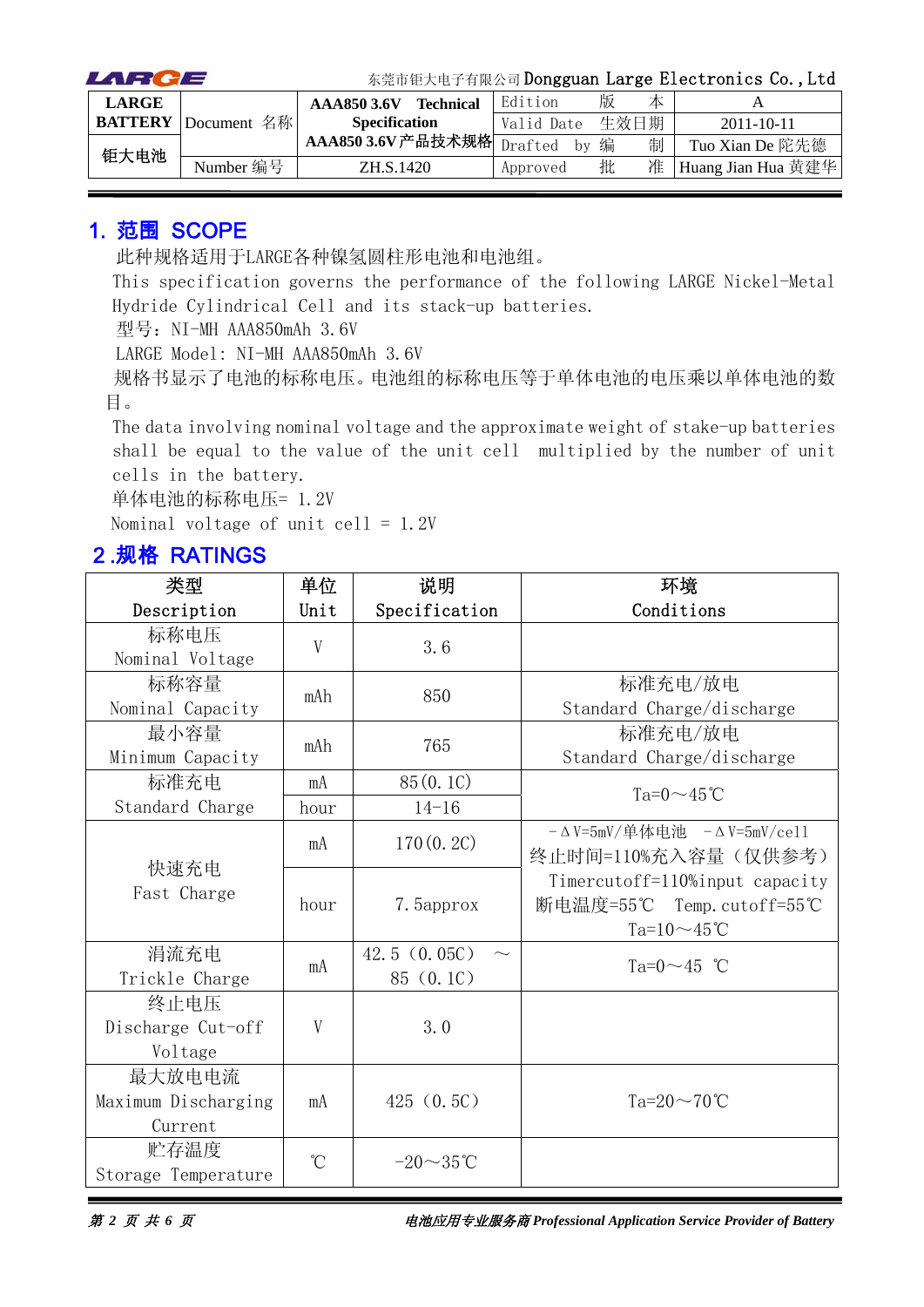| LARCE        |                            | 东莞市钜大电子有限公司 Dongguan Large Electronics Co., Ltd |                  |            |      |   |                    |
|--------------|----------------------------|-------------------------------------------------|------------------|------------|------|---|--------------------|
| <b>LARGE</b> |                            | AAA850 3.6V                                     | <b>Technical</b> | Edition    | 版    | 本 |                    |
|              | <b>BATTERY</b> Document 名称 | <b>Specification</b>                            |                  | Valid Date | 生效日期 |   | $2011 - 10 - 11$   |
| 钜大电池         |                            | 1 AAA850 3.6V产品技术规格 Drafted                     |                  | by         | 编    | 制 | Tuo Xian De 陀先德    |
|              | Number 编号                  | ZH.S.1420                                       |                  | Approved   | 批    | 准 | Huang Jian Hua 黄建华 |

#### 3.性能 PERFORMANCE

测试电池的状态应为用户收到后不超过一个月的产品

Unless otherwise stated, tests should be done within one month of delivery under the following

conditions:

适用温度 Ambient Temperature: Ta=20±5℃

相对湿度 Relative Humidity: 65±20%

标准充放电 Standard Charge/ Discharge Condition:

充电/Charge:  $85mA(0.1C) \times 16hrs$ 

放电/Discharge:  $170mA(0.2C)$  to 3.0V/pack

| 测试<br>Test                                | 单位<br>Unit  | 说明<br>Specification                  | 环境<br>Conditions                                                                                                                                                           | 备注<br>Remarks                             |
|-------------------------------------------|-------------|--------------------------------------|----------------------------------------------------------------------------------------------------------------------------------------------------------------------------|-------------------------------------------|
| 容量<br>Capacity                            | mAh         | $\geq 765$                           | 标准充电/放电<br>Standard<br>charge/Discharge                                                                                                                                    | 允许达到三个循环<br>Up to 3 cycles are<br>allowed |
| 开路电压<br>Open Circuit<br>Voltage (OCV)     | V           | $\geq 3.75$                          | 充电后一小时内<br>1 <sub>hr</sub><br>after<br>Within<br>standard charge                                                                                                           |                                           |
| 内阻<br>Internal<br>Impedance (Ri)          | $m\Omega$   | $\leq 150$                           | 达到完全充电状态<br>Upon fully charge (1kHz)<br>(1kHz)                                                                                                                             |                                           |
| 高倍率放电<br>High Rate<br>Discharge<br>(0.5C) | 分<br>/min   | $\geq 108$                           | 标准充电后一小时内进行放<br>电<br>Standard<br>Charge, 1hr<br>rest before discharge                                                                                                      |                                           |
| 过充<br>Overcharge                          | N/A         | 不漏不爆炸<br>No leakage nor<br>explosion | 85mA (0.1C) 充电48小时<br>85mA (0.1C)<br>charge<br>48<br>hours                                                                                                                 |                                           |
| 容量保留<br>Charge Retention                  | mAh         | $\geq 510(60\%)$                     | 0.1C 充电 16 小时后在 20±2<br>℃贮存 28 天再用 0.2C 放电到<br>$3.0V/$ 组<br>Charge: $0.1C$ for $16$<br>hours<br>Storage: 28days at $20 \pm 2^{\circ}$ C<br>Discharge: 0.2C to<br>3.0V/pack |                                           |
| IEC 循环测试<br>IEC Cycles Test               | 周期<br>Cycle | $\geqslant$ 500                      | IEC61951-2 (2003)                                                                                                                                                          |                                           |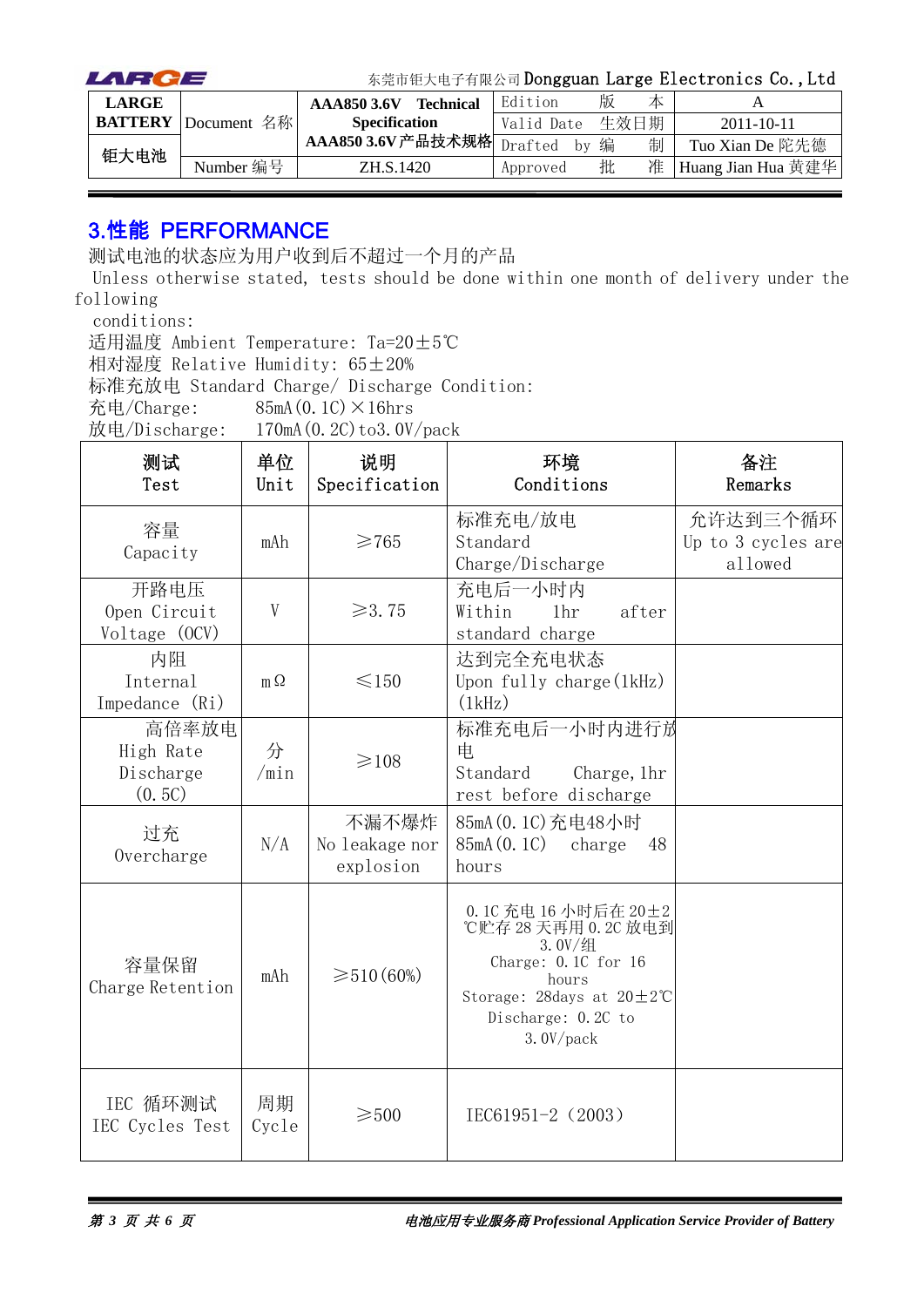| LARCE        |                            | 东莞市钜大电子有限公司 Dongguan Large Electronics Co., Ltd |                  |               |      |   |                    |
|--------------|----------------------------|-------------------------------------------------|------------------|---------------|------|---|--------------------|
| <b>LARGE</b> |                            | AAA8503.6V                                      | <b>Technical</b> | Edition       | 版    | 本 |                    |
|              | <b>BATTERY</b> Document 名称 | <b>Specification</b>                            |                  | Valid Date    | 生效日期 |   | $2011 - 10 - 11$   |
| 钜大电池         |                            | AAA850 3.6V 产品技术规格                              |                  | Drafted<br>hv | 编    | 制 | Tuo Xian De 陀先德    |
|              | Number 编号                  | ZH.S.1420                                       |                  | Approved      | 批    | 准 | Huang Jian Hua 黄建华 |

| 测试                            | 单位   | 说明                                                                                                                                                                      | 环境                                                                                                                                                                                                                                                                                                  |
|-------------------------------|------|-------------------------------------------------------------------------------------------------------------------------------------------------------------------------|-----------------------------------------------------------------------------------------------------------------------------------------------------------------------------------------------------------------------------------------------------------------------------------------------------|
| Test                          | Unit | Specification                                                                                                                                                           | Conditions                                                                                                                                                                                                                                                                                          |
| 泄漏<br>Leakage                 | N/A  | 不漏液,不变形<br>No leakage nor                                                                                                                                               | 以 (0.1C) 完全充满, 搁置 14 天<br>Full charged at (0.1C) stand for 14                                                                                                                                                                                                                                       |
|                               |      | deformation.                                                                                                                                                            | days                                                                                                                                                                                                                                                                                                |
| 短路<br>Short Circuit           | N/A  | 可能发生漏液、变形,但是<br>不会发生爆炸。<br>& deformation<br>Leakage<br>but<br>occur,<br>may<br>no                                                                                       | 在标准充电后,短路1个小时(铜芯<br>=0.75mm <sup>2</sup> ×20毫米)<br>After standard charge, short circuit<br>for 1 hour (leading wire=0.75mm <sup>2</sup> $\times$                                                                                                                                                    |
|                               |      | explosion is allowed.                                                                                                                                                   | 20mm)                                                                                                                                                                                                                                                                                               |
| 震动<br>Vibration<br>Resistance | N/A  | 每只电池电压变化应在<br>$0.02V$ 之内, 内阻应该在5<br>milli-ohm之内<br>Change of Voltage $\Delta V$<br>0.02V,<br>Change<br>of<br>internal<br>impedance<br>$\Delta$ Ri $\leq$ 5 m $\Omega$ . | 以0.1C给电池组充电16小时,然后再放<br>置24小时。 检测电池受振前后的状态。<br>振幅为1.5mm 3000CPM<br>测试时间应不少于60分钟<br>Charge the battery 0.1C 16hrs, the<br>n leave for 24hrs. check battery<br>before $/$ after vibration.<br>Amplitude: 1.5mm<br>Vibration: 3000CPM<br>Any direction for 60mins.                                     |
| 跌落<br>Impact<br>Resistance    | N/A  | 每只电池电压变化应在<br>$0.02V$ 之内, 内阻应该在5<br>milli-ohm之内<br>Change of voltage<br>$\Delta V \leq 0.02V$ ,<br>Change of internal<br>Impedance $\Delta$ Ri $\leq$ 5 m $\Omega$ .    | 以0.1C给电池组充电16小时,再放置24<br>小时。检测电池跌落前后的状态<br>高度为50cm, 木板厚度为30mm<br>测试次数应不少于3次, 测试方向分为<br>X, Y, Z三个方向。<br>Charge the battery 0.1C 16hrs, the<br>n leave for 24hrs. check battery<br>before $/$ after<br>dropped,<br>Height: 50cm, Wooden board (thickne<br>ss 30mm)Direction not specified 3<br>times. |

### 4. 结构,尺寸及标记 CONFIGURATION, DIMENSIONS AND MARKINGS

请查阅附上的图表。

Please refer to the attached drawing.

#### 5. 外观 EXTERNAL APPEARANCE

电池/电池组在自由放置下,无破裂、划痕、生锈、变色、漏液及变形等现象。 The cell/ battery shall be free from cracks, scars, breakage, rust, Discoloration, leakage nor deformation.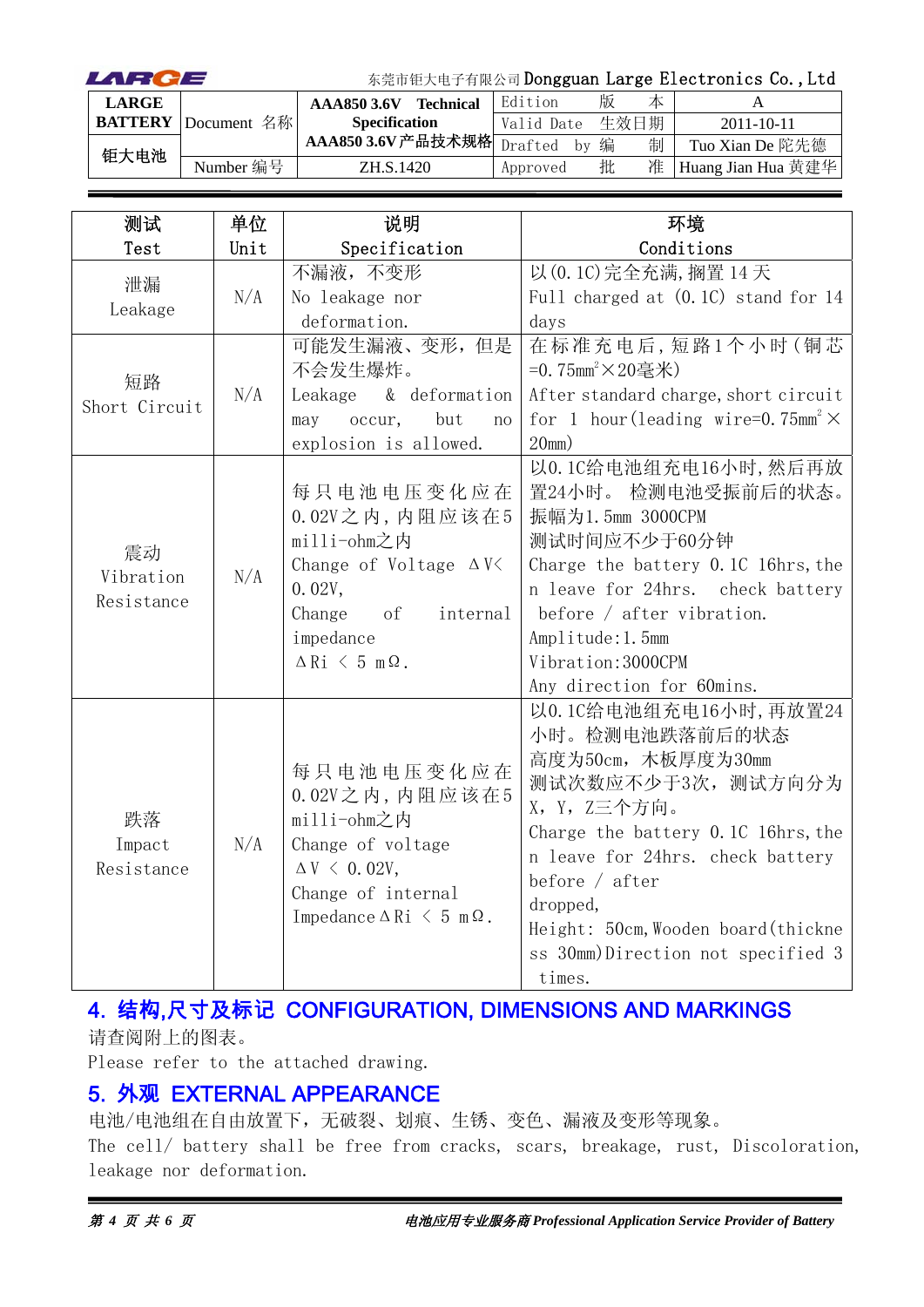| LARCE        |                            |                           |            |   |      | 东莞市钜大电子有限公司 Dongguan Large Electronics Co., Ltd |
|--------------|----------------------------|---------------------------|------------|---|------|-------------------------------------------------|
| <b>LARGE</b> |                            | AAA850 3.6V Technical     | Edition    | 版 | 本    |                                                 |
|              | <b>BATTERY</b> Document 名称 | <b>Specification</b>      | Valid Date |   | 生效日期 | $2011 - 10 - 11$                                |
| 钜大电池         |                            | AAA850 3.6V产品技术规格 Drafted | bv         | 编 | 制    | Tuo Xian De 陀先德                                 |
|              | Number 编号                  | ZH.S.1420                 | Approved   | 批 | 准    | Huang Jian Hua 黄建华                              |

#### 6、警告 CAUTION

- 1.不允许反极充电。Reverse charging is not acceptable
- 2.电池在充电中不得负荷电流。Do not burthen current when charging.
- 3.充放电不得超出说明书规定的范围。Do not charge/discharge with more than the specified current.
- 4.切勿使电池短路,否则可能使其永久性损坏。Do not short circuit the cell/ battery. Permanent damage to the cell/ battery may result.

5.请勿将电池投入火中或拆解。Do not incinerate or mutilate the cell/ battery.

6. 使用不当会导致电池的使用寿命的下降,如:极端高温、深循环、过充或过放。 Do not subject batteries to adverse conditions like: extreme temperature, deep cycling and excessive Overcharge/overdischarge.The life expectancy may be reduced.

7.电池不使用时应放在干燥通风的地方。大量贮存或装运前应对电池进行放电。

Store the cell/ battery in a cool dry place. Always discharge the cell/battery before bulk storage or shipment.

8.若要持续贮存,为了维护电池性能,在半年内要对电池进行充放电一次,以防其失去功 效。Cycle (charge and discharge) the battery every 6-9months to maintain cell/battery performance when being stored for an extended period of time.

9.远离儿童,如不慎误吞请立即送往医院。

Keep away from children. If swallowed, contact a physician at once.

10.电池在塑料盒内要通风,因为内部或许有释放氧气和氢气的危险,导致因火源而引起爆 炸。

Avoid airtight battery compartments. Ventilation should be provided in the plastic case of batteries, otherwise oxygen and hydrogen gas generated inside

can cause explosion when exposed to fire sources such as motors or switches. 备注/Remark:

| 周期Cycle                                                                    | 充电Charge                                  | 搁置Rest           | 放电Discharge                |  |  |  |  |
|----------------------------------------------------------------------------|-------------------------------------------|------------------|----------------------------|--|--|--|--|
|                                                                            | $0.1$ C $\times$ 16hrs                    | $\left( \right)$ | $0.25C \times 2hrs20 mins$ |  |  |  |  |
| $2 - 48$                                                                   | $0.25C \times 3hrs10 mins$                | $\left( \right)$ | $0.25C \times 2hrs20 mins$ |  |  |  |  |
| 49                                                                         | $0.25C \times 3hrs10 mins$                | $\left( \right)$ | $0.25C$ tol. $0$ /cell     |  |  |  |  |
| 50                                                                         | $0.1$ C $\times$ 16hrs)                   | $1-4hr(s)$       | $0.2C$ tol. $0$ /cell      |  |  |  |  |
|                                                                            | 循环1至50次可重复使用,直到任意放电50周期使用时间少于三小时则停止。Cycle |                  |                            |  |  |  |  |
| 1 to 50 shall be repeated until the discharge duration on any $50th$ cycle |                                           |                  |                            |  |  |  |  |
| becomes less than 3 hours.                                                 |                                           |                  |                            |  |  |  |  |

IEC61951-2周期寿命测试IEC 61951-2(2003) Cycle Life Test: